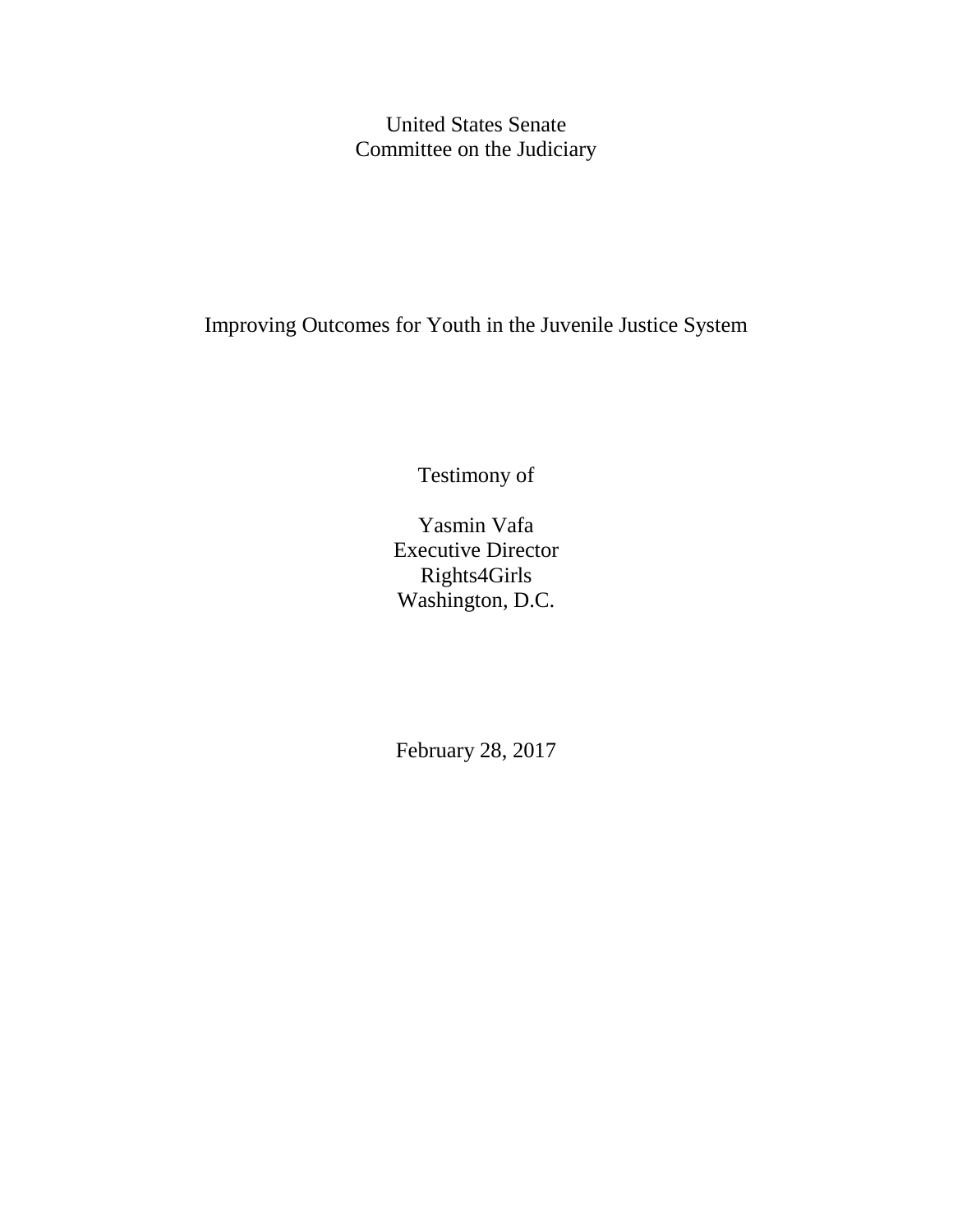Thank you, Chairman Grassley, Ranking Member Feinstein, and Members of the Committee for the invitation to speak to you today. My name is Yasmin Vafa and I am the Executive Director of Rights4Girls, a human rights organization working to end gender-based violence against young women and girls in the U.S. I want to thank this Committee for continuing to be a champion for our nation's most vulnerable children, and in particular, youth who find themselves in our juvenile justice system.

In recent years, there has been growing interest around issues of overcriminalization, the "school to prison pipeline", and the need to adopt criminal and juvenile justice reform—but in all of these important conversations, girls' lives remain invisible. These discussions fail to consider the distinct pathways of girls into the justice system, when in fact girls represent the fastest growing segment of the juvenile justice population.<sup>i</sup>

What is troubling is that this increase is not due to girls becoming more violent or delinquent. Instead, girls are being funneled into the juvenile justice system as a direct result of suffering violence and trauma. Girls all across this country are experiencing an "Abuse to Prison Pipeline" that essentially punishes them for their own victimization.<sup>ii</sup>

At Rights4Girls, we work to confront the alarming rates of sexual violence facing young girls in the United States. Nationally, one in four girls will experience sexual violence by the age of eighteen,<sup>iii</sup> and all too often this occurs at the hands of a caregiver. When girls with stable homes or economic means experience violence, they can more easily access the services and support they need to help them heal. But for marginalized girls, the experience of sexual abuse can actually land them behind bars.

Take Sandra, who ran away from home at the age of twelve because her mother's boyfriend was sexually abusing her. Desperate to escape the violence, Sandra ran, but when the police found her, they arrested her for the status offense of running away. In court, the judge ordered Sandra to return home and to stop running. At no point was Sandra ever screened for possible abuse. At no point did anyone ever bother to ask Sandra what she was running from.

Sadly, Sandra's story is not uncommon. Research demonstrates that sexual abuse is actually a *primary predictor* for girls' involvement in the juvenile justice system.<sup>iv</sup> But when girls exhibit natural reactions to trauma or run away to escape abusers at home, at school, or in foster care, they are arrested as status offenders. In 2015, Rights4Girls co-authored a report detailing the devastating link between sexual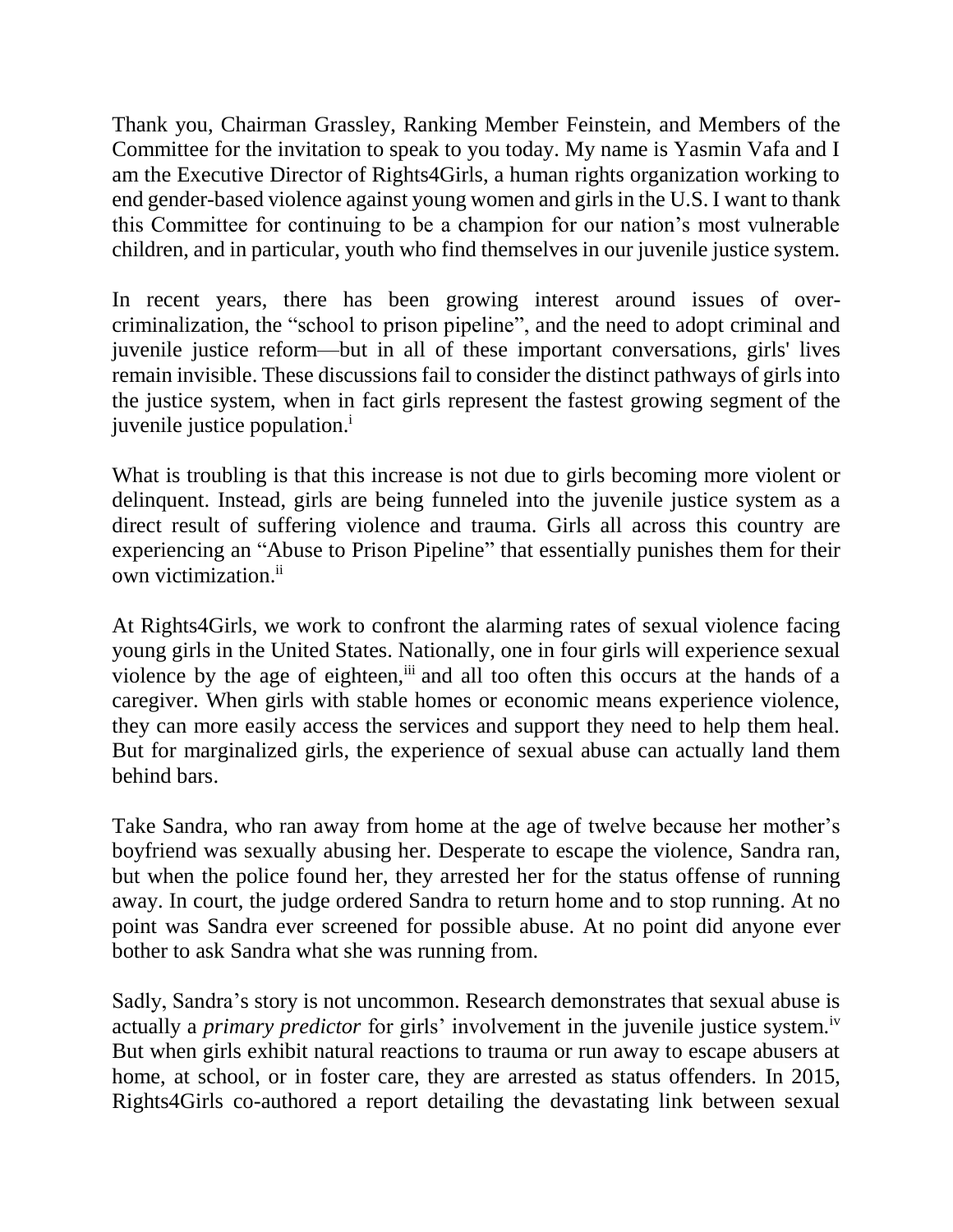abuse and justice-involvement for girls. Data reveals that nationally, seventy-three percent of girls in the juvenile justice system have experienced physical and sexual violence, $v$  but this figure is even higher in certain states. Take for instance South Carolina, where over eighty percent of girls in the juvenile justice system reported experiencing childhood sexual abuse prior to ever being involved in the system,  $\frac{v_i}{v}$  or Oregon where over ninety percent of girls in the system reported past histories of sexual and physical violence.<sup>vii</sup>

When considering these high rates of trauma together with the types of offenses for which girls are most commonly arrested, it becomes painfully clear that girls are being criminalized precisely *because* of their victimization. The most common offenses for girls are running away, truancy, prostitution, and substance abuse—all behaviors that are strongly correlated with trauma or exploitation.<sup>viii</sup> Our report ultimately revealed that our most vulnerable, our most wounded girls are the ones most likely to end up behind bars.

Girls like Melissa, a victim of domestic child sex trafficking who at age 14 was trafficked throughout New York State, marketed and sold to grown men for profit. Instead of being seen or treated as victim of trafficking, Melissa was arrested and charged with prostitution. Despite the fact that federal law is clear that there is no such thing as a child prostitute<sup>ix</sup> because children cannot consent to sex, let alone to their own exploitation, more than 700 children are arrested for prostitution each year.<sup>x</sup> In most states and jurisdictions throughout the country, trafficked and exploited girls face the added trauma and indignity of incarceration when they are in fact victims of child rape.

Another survivor of child sex trafficking explained that her time in detention,

"wasn't all too different than the mental confinement I endured from my pimp. I was interrogated for hours on end, reminded that my opinions didn't matter, and locked in like a dog in a kennel…I was re-traumatized every day in detention while having to be watched, fully nude, while I showered. No one assessed me or ever even asked me what got me there, no rehabilitation services were offered. I just sat locked in a box while being interrogated and talked-down to." xi

As this account makes clear, our juvenile facilities are not always safe places for girls—especially girls who have survived trauma. When youth like Melissa and Sandra are arrested or detained, they are rarely screened to determine if they might be victims of violence or exploitation. Instead, they are subjected to harmful and sometimes degrading conditions of confinement that can exacerbate existing trauma.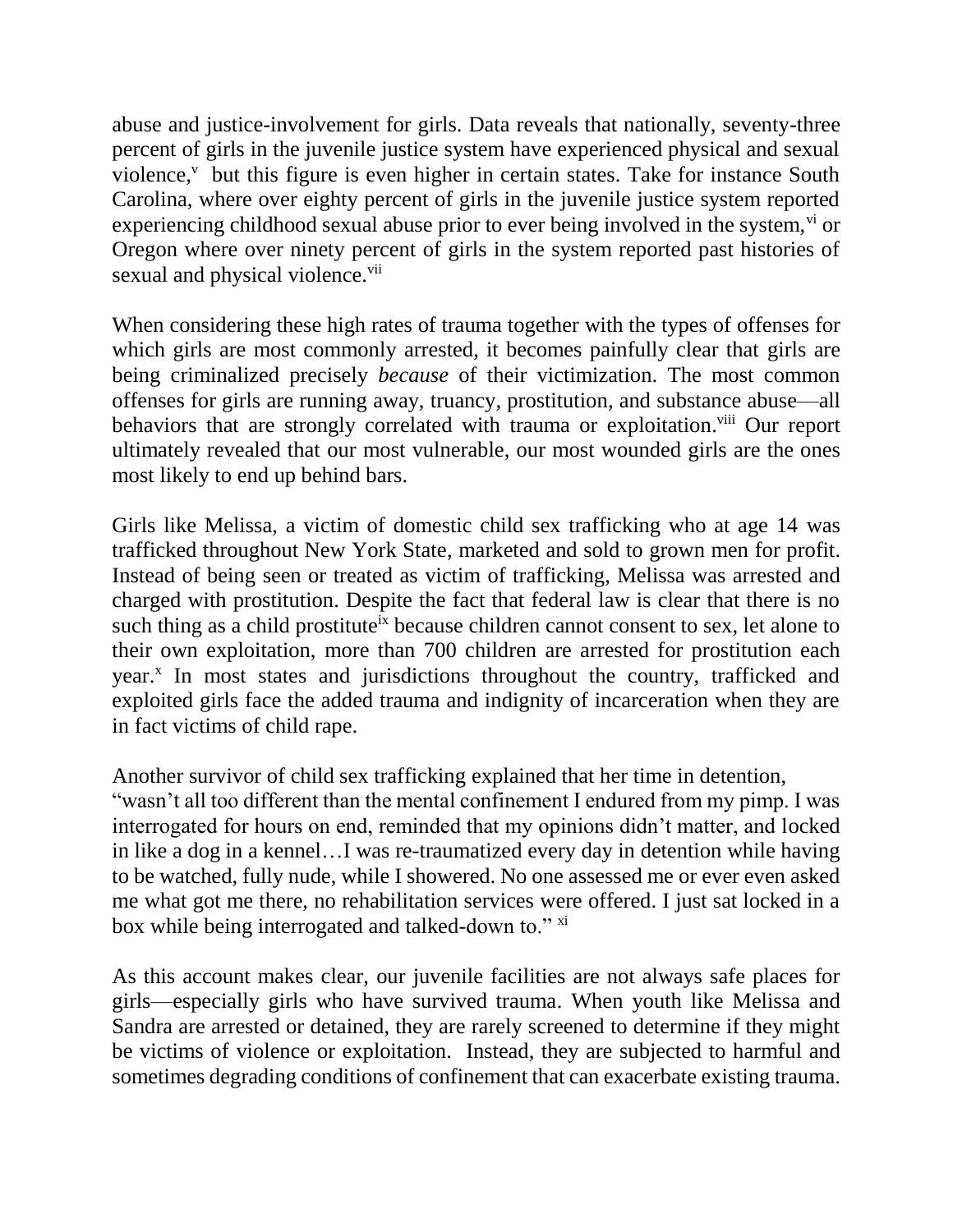In the worst cases, children endure physical and even sexual abuse at the hands of staff or other youth.<sup>xii</sup>

Gynnya McMillen, a sixteen-year-old girl from Kentucky died in custody just one day after her arrest from just this sort of violence. Gynnya had been removed from her mother's care by the child welfare system and was on an approved home visit with her mother when an altercation occurred. When police arrived, they arrested Gynnya for a domestic dispute and took her to a detention facility where she was subjected to a search by male staff. When Gynnya resisted removing her sweater, she was forcefully and physically restrained. The next morning, Gynnya was found dead in her cell. After her death, investigations revealed that facility staff inappropriately restrained Gynnya and failed to conduct the mandatory room checks to ensure her safety.

Clearly, girls' pathways into detention and their needs once inside deserve our collective and urgent attention. Thankfully, the Office of Juvenile Justice and Delinquency Prevention (OJJDP) has prioritized reducing girls' involvement in the juvenile justice system through the work of the National Girls' Initiative (NGI) as well as the National Judicial Institute on Domestic Child Sex Trafficking (NJIDCST). We are proud to serve on the Core Advisory Team for NGI which brings together experts, researchers, and advocates from around the country to develop innovative solutions to keep vulnerable girls out of the system and better serve those girls already inside. We are also proud to serve as faculty for the National Judicial Institute on Domestic Child Sex Trafficking with our partners the National Council of Juvenile and Family Court Judges to help train judges across the country on ways to improve our response toward trafficked youth who are court-involved.

It is critical to ensure that NGI, NJIDCST, and similar efforts continue to receive the support necessary to provide training and technical assistance to jurisdictions seeking to end the incarceration of girls and other vulnerable youth, and to promote programming that is gender-responsive, developmentally appropriate, culturallysensitive, and trauma-informed.

But perhaps the most pressing priority today is the need to reauthorize a strengthened Juvenile Justice and Delinquency Prevention Act (JJDPA). The JJDPA has not been reauthorized in over ten years, despite the fact that this past decade has seen groundbreaking research on the most effective evidence-based methods to keep children out of the juvenile justice system, in school, and on a path towards rehabilitation.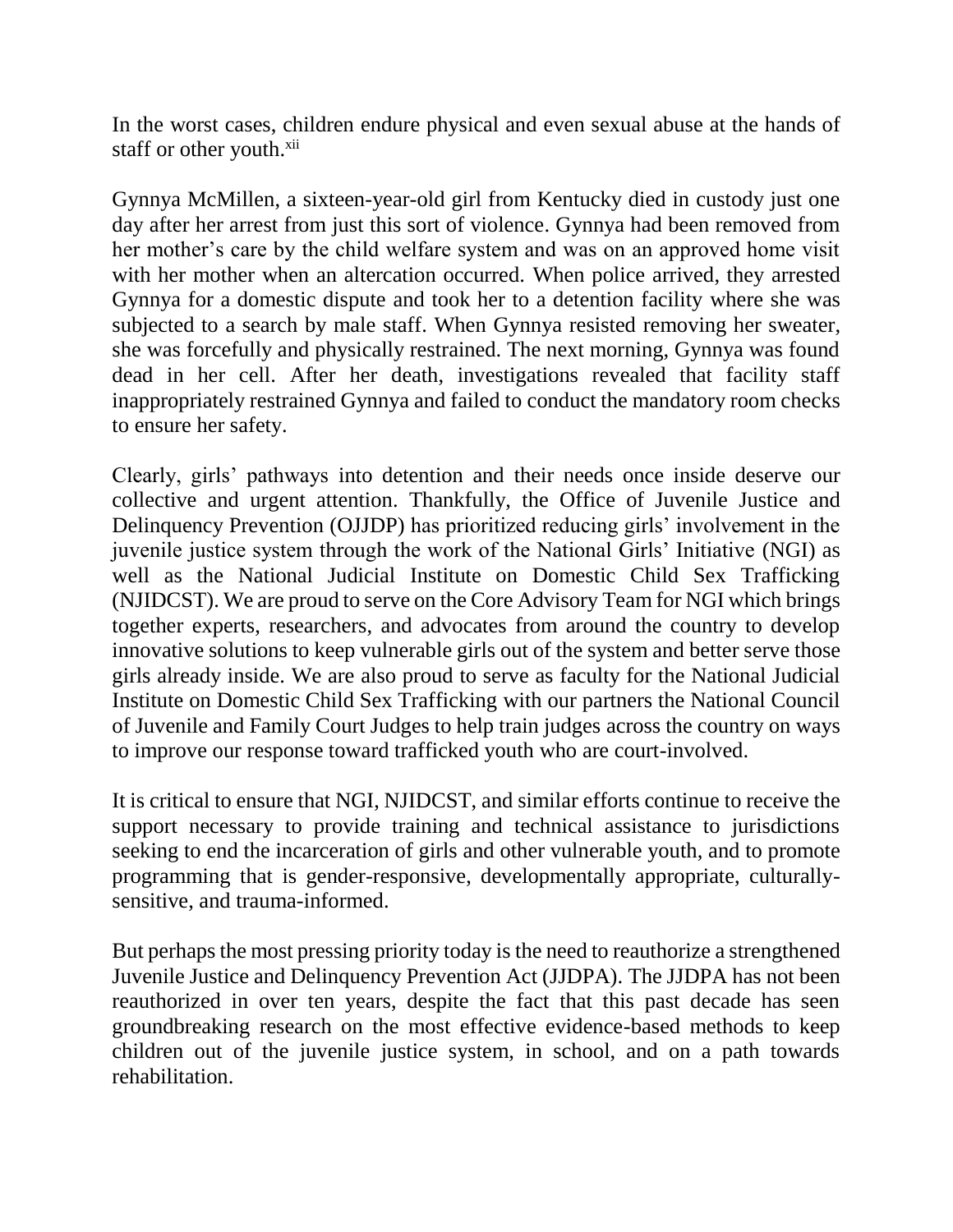Last year, this Committee supported a strong bipartisan bill addressing many of the issues that I have raised today and more. The Senate bill, led by Chairman Grassley and Senator Whitehouse, included provisions requiring state juvenile justice facilities to screen youth upon intake for trafficking and divert those children into appropriate programs for treatment, restricted the use of restraints on pregnant girls behind bars during labor, delivery, and post-partum to ensure the safety of both mother and child, and called for a much needed phase-out of the harmful and costly Valid Court Order exception—a loophole that not only leads to the incarceration of abused and neglected children but too often, victims of child trafficking.

Today, as our nation and our leaders on both sides of the aisle express a strong interest in enacting thoughtful juvenile justice reform, we must ensure that our girls are not forgotten. It is vital that we update current law to address the distinct needs of girls and other survivors unnecessarily committed to the system. Armed with the latest research and bipartisan and bicameral support, we can finally dismantle this unjust pipeline and bring meaningful and much needed change to our nation's juvenile justice system.

We are grateful to this Committee for its longstanding commitment to this issue and for holding this important hearing today. We ask that you and your colleagues in the Senate please take up and swiftly pass this vital reauthorization to improve our current juvenile justice response toward all youth and better protect vulnerable children across this country.

It is what Sandra, Melissa, and Gynnya so desperately needed then, and what so many youth across this country so urgently need today.

Thank you.

 $\overline{\phantom{a}}$ 

<sup>i</sup> Rebecca Epstein, Lindsay Rosenthal, Malika Saada Saar and Yasmin Vafa, *The Sexual Abuse to Prison Pipeline: The Girls' Story* (2015), available at https://rights4girls.org/wp-content/uploads/r4g/2015/02/2015 COP sexual[abuse\\_layout\\_web-1.pdf](https://rights4girls.org/wp-content/uploads/r4g/2015/02/2015_COP_sexual-abuse_layout_web-1.pdf)

ii Id.

iii Centers for Disease Control and Prevention. (2005). Adverse Childhood Experiences Study: Data and Statistics. Atlanta, GA: Centers for Disease Control and Prevention, National Center for Injury Prevention and Control. Retrieved January 12, 2009 from: http://www.cdc.gov/nccdphp/ace/prevalence.htm

iv Epstein et al., *The Sexual Abuse to Prison Pipeline: The Girls' Story,* at 5.

<sup>v</sup> Francine T. Sherman and Annie Balck, *Gender Injustice: System-Level Juvenile Justice Reform for Girls* (2015), available at [http://nationalcrittenton.org/wp-content/uploads/2015/09/Gender\\_Injustice\\_Report.pdf](http://nationalcrittenton.org/wp-content/uploads/2015/09/Gender_Injustice_Report.pdf)